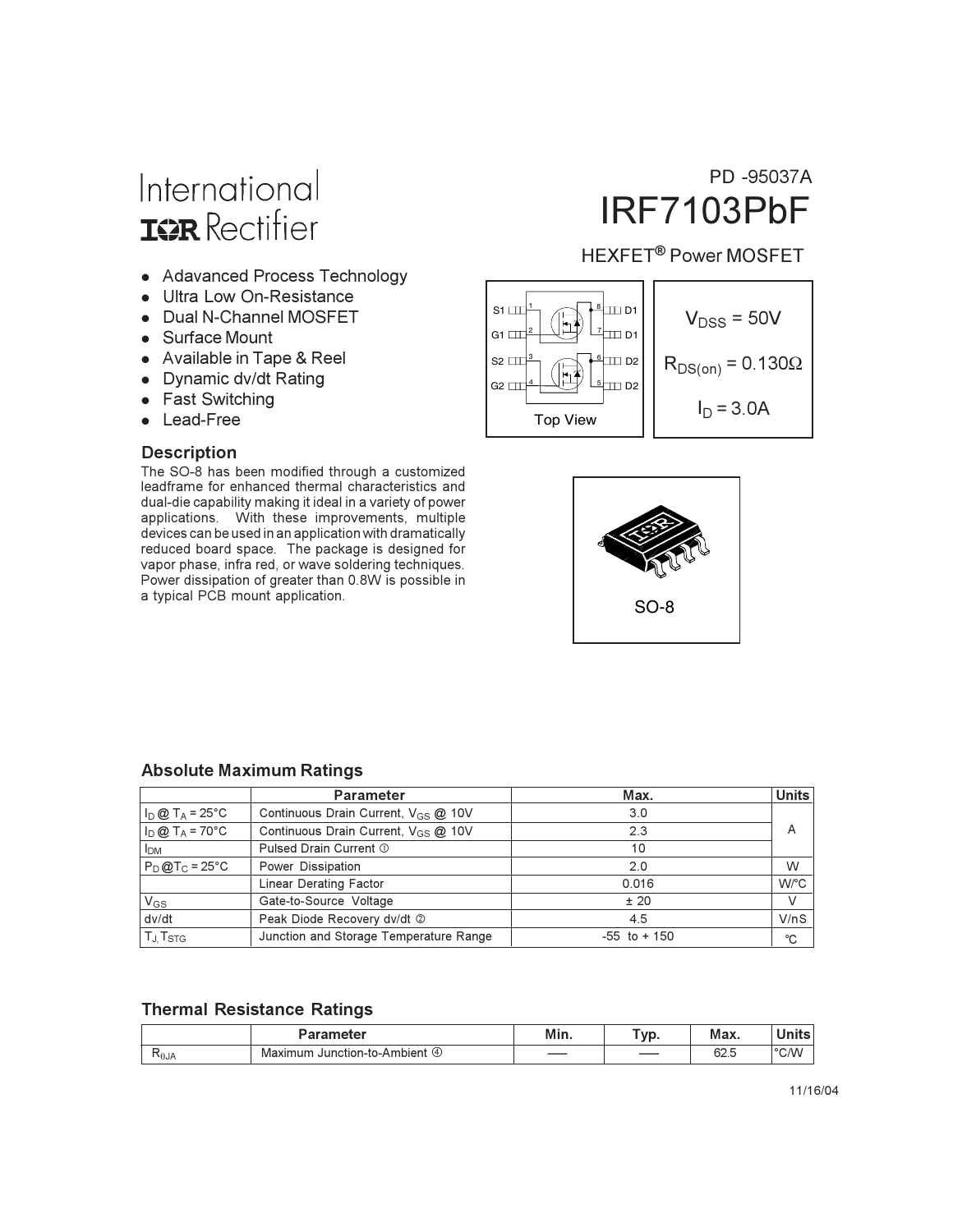|                                 | <b>Parameter</b>                     | Min. |       | Typ. Max.   | <b>Units</b>                        | <b>Conditions</b>                                     |
|---------------------------------|--------------------------------------|------|-------|-------------|-------------------------------------|-------------------------------------------------------|
| $V_{(BR)DSS}$                   | Drain-to-Source Breakdown Voltage    | 50   |       |             | V                                   | $V_{GS} = 0V$ , $I_D = 250 \mu A$                     |
| $\Delta V_{(BR)DSS}/\Delta T_J$ | Breakdown Voltage Temp. Coefficient  |      | 0.049 |             | $V$ <sup><math>\circ</math></sup> C | Reference to $25^{\circ}$ C, $I_D = 1mA$              |
| $R_{DS(ON)}$                    | Static Drain-to-Source On-Resistance |      |       | $0.11$ 0.13 | Ω                                   | $V_{GS}$ = 10V, $I_D$ = 3.0A ③                        |
|                                 |                                      |      | 0.16  | 0.20        |                                     | $V_{GS}$ = 4.5V, $I_D$ = 1.5A $\circledcirc$          |
| $V_{GS(th)}$                    | Gate Threshold Voltage               | 1.0  |       | 3.0         | V                                   | $V_{DS} = V_{GS}$ , $I_D = 250 \mu A$                 |
| $g_{fs}$                        | Forward Transconductance             |      | 3.8   |             | S                                   | $V_{DS}$ = 15V, $I_D$ = 3.0A ③                        |
|                                 |                                      |      |       | 2.0         |                                     | $V_{DS}$ = 40V, $V_{GS}$ = 0V                         |
| <b>bss</b>                      | Drain-to-Source Leakage Current      |      |       | 25          | μA                                  | $V_{DS}$ = 40V, $V_{GS}$ = 0V, T <sub>J</sub> = 55 °C |
|                                 | Gate-to-Source Forward Leakage       |      |       | 100         | nA                                  | $V_{GS}$ = 20V                                        |
| $I_{GSS}$                       | Gate-to-Source Reverse Leakage       |      |       | $-100$      |                                     | $V_{GS} = -20V$                                       |
| $Q_g$                           | <b>Total Gate Charge</b>             | ---  | 12    | 30          |                                     | $I_D = 2.0A$                                          |
| $\mathsf{Q}_{\mathsf{gs}}$      | Gate-to-Source Charge                |      | 1.2   |             | nC                                  | $V_{DS}$ = 25V                                        |
| $\mathsf{Q}_{\mathsf{gd}}$      | Gate-to-Drain ("Miller") Charge      |      | 3.5   |             |                                     | $V_{GS} = 10V$ 3                                      |
| $t_{d(on)}$                     | Turn-On Delay Time                   |      | 9.0   | 20          |                                     | $V_{DD} = 25V$                                        |
| $\mathfrak{t}_\mathfrak{r}$     | Rise Time                            |      | 8.0   | 20          |                                     | $I_D = 1.0A$                                          |
| $t_{d(off)}$                    | Turn-Off Delay Time                  |      | 45    | 70          | ns                                  | $R_G = 6.0\Omega$                                     |
| $t_f$                           | <b>Fall Time</b>                     |      | 25    | 50          |                                     | $R_D = 25\Omega$ 3                                    |
| $L_{\rm D}$                     | Internal Drain Inductance            |      | 4.0   |             | nH                                  | Between lead, 6mm (0.25in.)                           |
| $L_S$                           | Internal Source Inductance           |      | 6.0   |             |                                     | from package and center<br>of die contact             |
| $C_{iss}$                       | Input Capacitance                    |      | 290   |             |                                     | $V_{GS} = 0V$                                         |
| $\mathrm{C}_{\mathrm{oss}}$     | Output Capacitance                   |      | 140   |             | pF                                  | $V_{DS}$ = 25V                                        |
| $\mathrm{C_{rss}}$              | Reverse Transfer Capacitance         |      | 37    |             |                                     | $f = 1.0$ MHz                                         |

### Electrical Characteristics  $@T_J = 25°C$  (unless otherwise specified)

#### **Source-Drain Ratings and Characteristics**

|                       | <b>Parameter</b>                 |                                                                             |     |     | Min. Typ. Max. Units | <b>Conditions</b>                                    |                     |  |  |  |  |  |  |  |  |                        |
|-----------------------|----------------------------------|-----------------------------------------------------------------------------|-----|-----|----------------------|------------------------------------------------------|---------------------|--|--|--|--|--|--|--|--|------------------------|
| $\mathsf{ls}$         | <b>Continuous Source Current</b> |                                                                             |     |     |                      | MOSFET symbol                                        |                     |  |  |  |  |  |  |  |  |                        |
|                       | (Body Diode)                     |                                                                             | 2.0 | A   | showing the<br>╄     |                                                      |                     |  |  |  |  |  |  |  |  |                        |
| $I_{SM}$              | <b>Pulsed Source Current</b>     |                                                                             |     | 12  |                      |                                                      |                     |  |  |  |  |  |  |  |  | integral reverse<br>G' |
|                       | (Body Diode) 1                   |                                                                             |     |     |                      |                                                      | p-n junction diode. |  |  |  |  |  |  |  |  |                        |
| <b>V<sub>SD</sub></b> | Diode Forward Voltage            |                                                                             |     | 1.2 | V                    | $T_J = 25^{\circ}C$ , $I_S = 1.5A$ , $V_{GS} = 0V$ 3 |                     |  |  |  |  |  |  |  |  |                        |
| $t_{rr}$              | Reverse Recovery Time            |                                                                             | 70  | 100 | ns                   | $T_{\rm J}$ = 25°C, I <sub>F</sub> = 1.5A            |                     |  |  |  |  |  |  |  |  |                        |
| $Q_{rr}$              | Reverse RecoveryCharge           |                                                                             | 110 | 170 | nC                   | $di/dt = 100A/\mu s$ 3                               |                     |  |  |  |  |  |  |  |  |                        |
| $t_{on}$              | Forward Turn-On Time             | Intrinsic turn-on time is negligible (turn-on is dominated by $L_S + L_D$ ) |     |     |                      |                                                      |                     |  |  |  |  |  |  |  |  |                        |

#### Notes:

1 Repetitive rating; pulse width limited by max. junction temperature.

 $\circled{ }$  Pulse width  $\leq$  300µs; duty cycle  $\leq$  2%.

- $\begin{aligned} \textcircled{2}\text{ } I_{SD} &\leq 1.8 \text{A}, \text{ } \text{di/dt} \leq 90 \text{A/}\text{\textmu s}, \text{ } \text{V}_{DD} \leq \text{V}_{\text{(BR)DSS}}, \\ \text{T}_\text{J} &\leq 150^\circ \text{C} \end{aligned}$
- $\circledA$  Surface mounted on FR-4 board,  $t \le 10$ sec.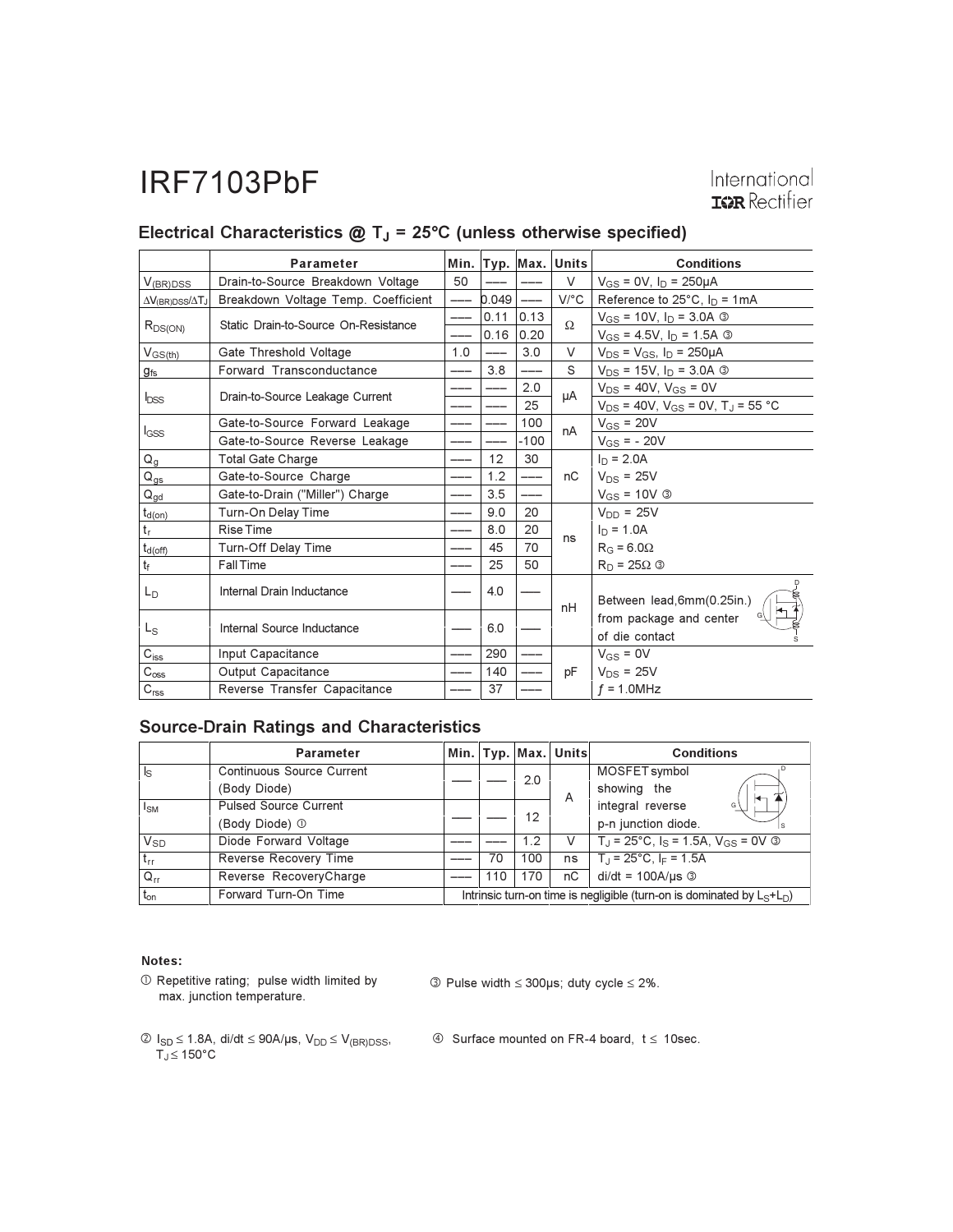## International **IGR** Rectifier



Fig 1. Typical Output Characteristics,



Fig 2. Typical Output Characteristics,



Fig 3. Typical Transfer Characteristics



Fig 4. Normalized On-Resistance Vs. Temperature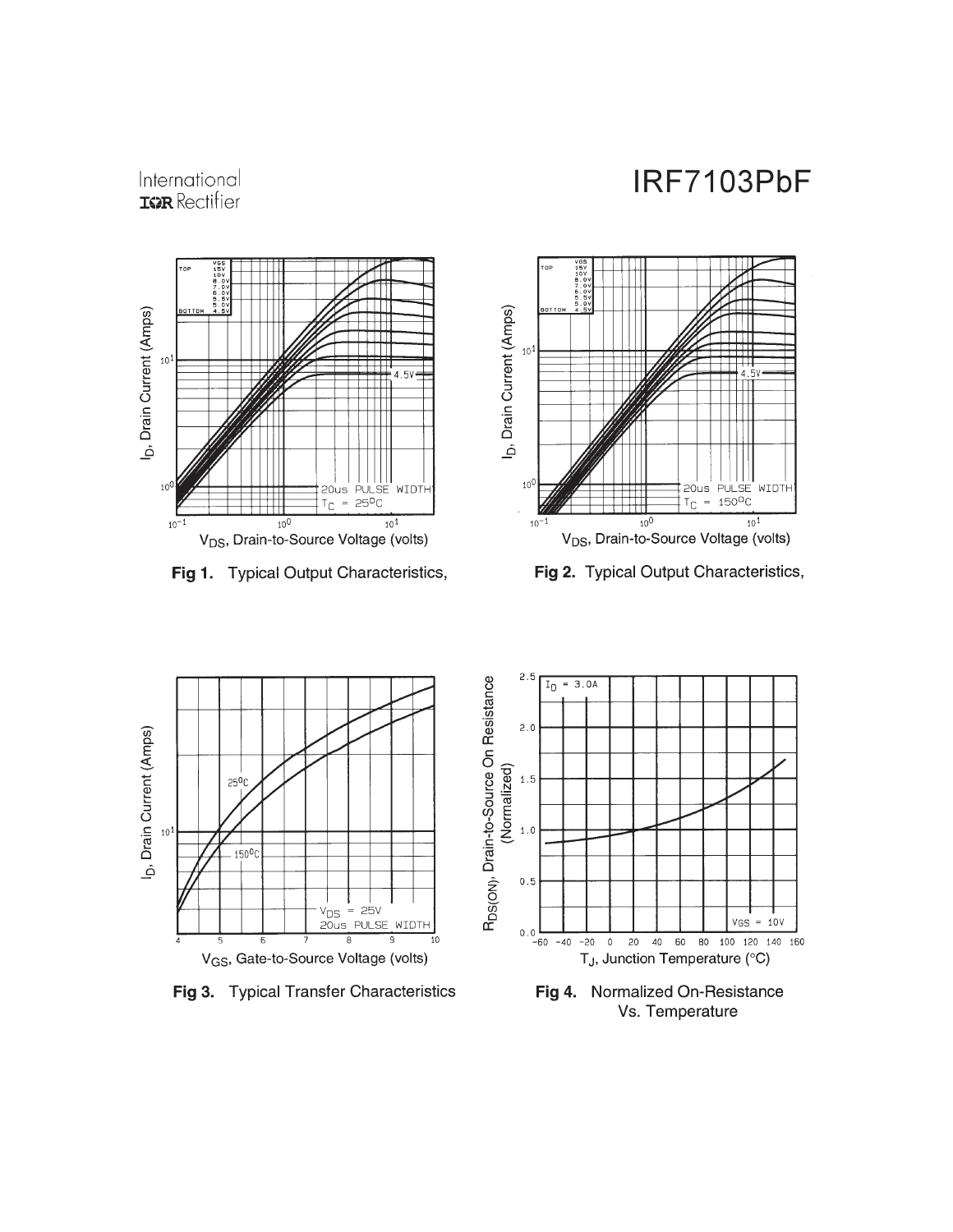### International **IGR** Rectifier





Fig 6. Typical Gate Charge Vs. Gate-to-Source Voltage



Fig 7. Typical Source-Drain Diode Forward Voltage



Fig 8. Maximum Safe Operating Area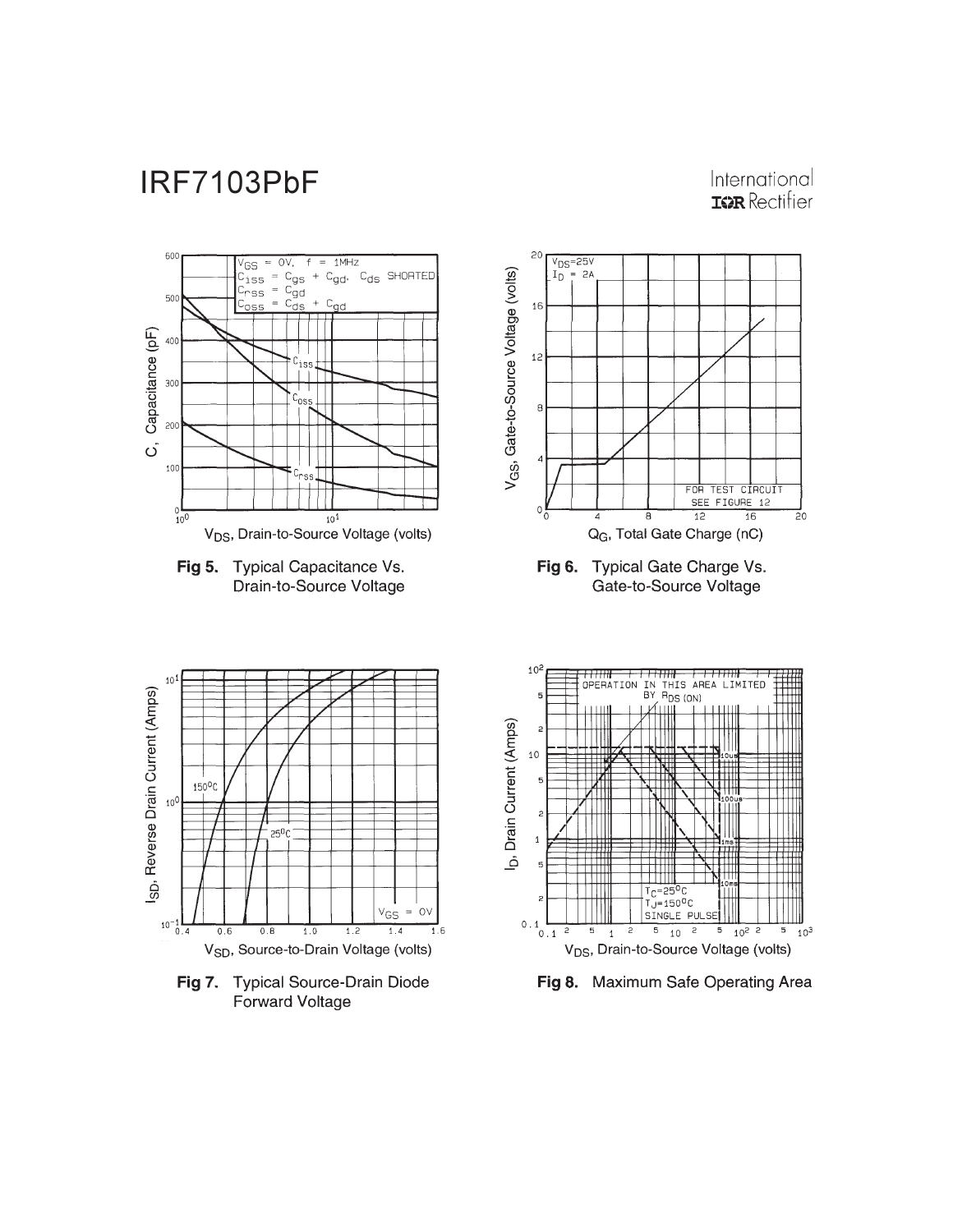

International **IQR** Rectifier





Fig 10a. Switching Time Test Circuit



**Fig 10b.** Switching Time Waveforms



Fig 11. Maximum Effective Transient Thermal Impedance, Junction-to-Ambient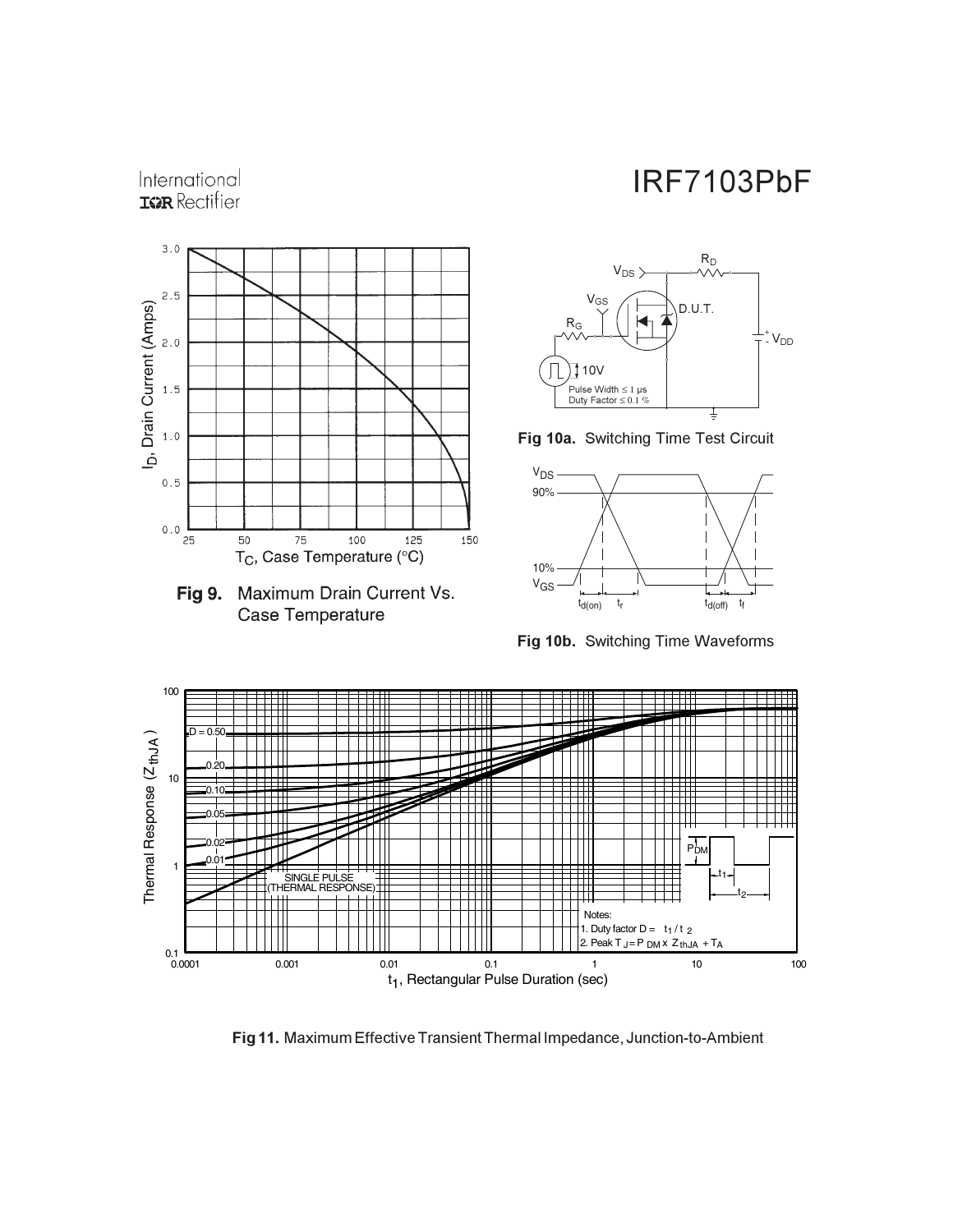# International<br>**IGR** Rectifier





Fig 12a. Basic Gate Charge Waveform

Fig 12b. Gate Charge Test Circuit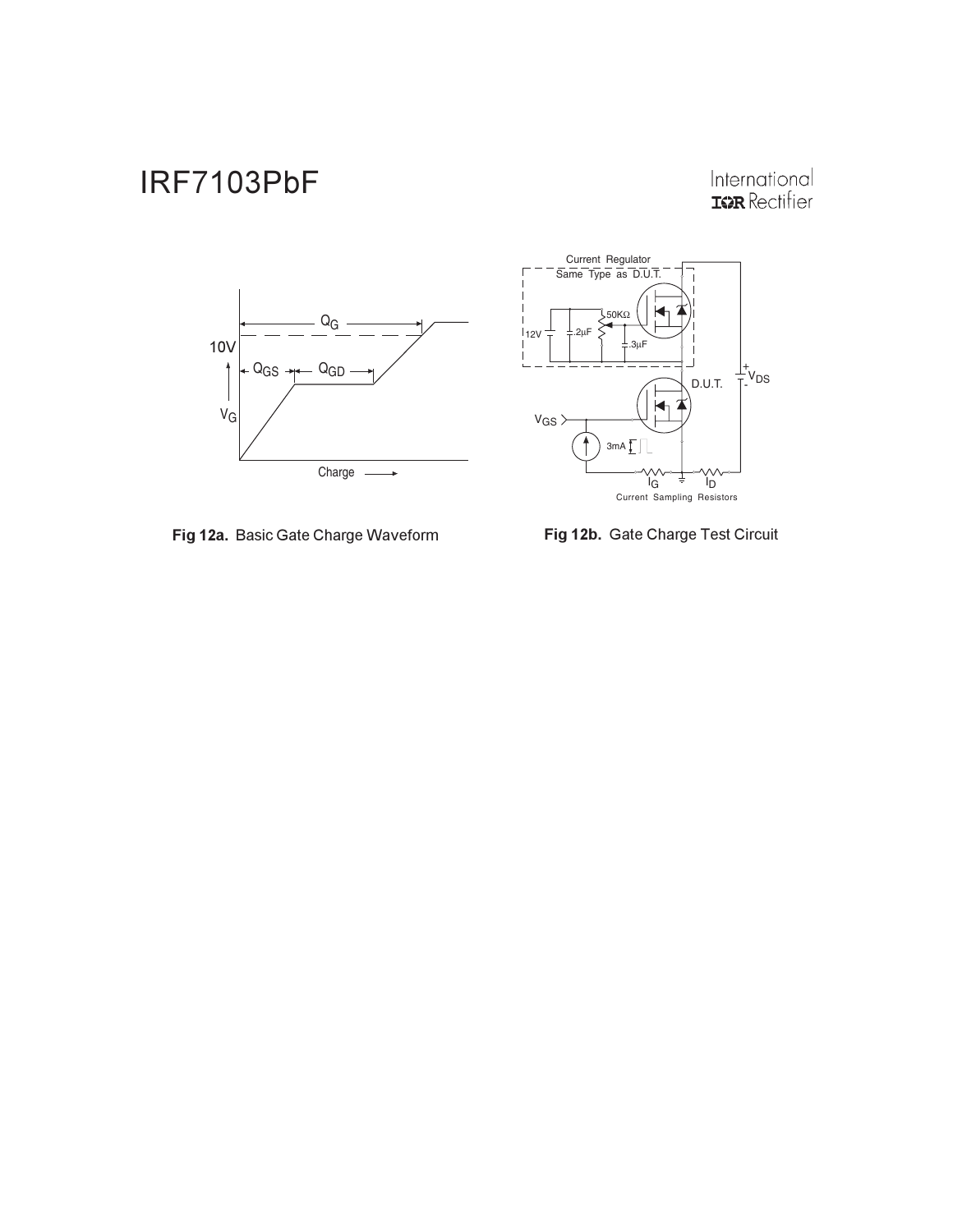





\* VGS = 5V for Logic Level Devices

Fig 13. For N-Channel HEXFETS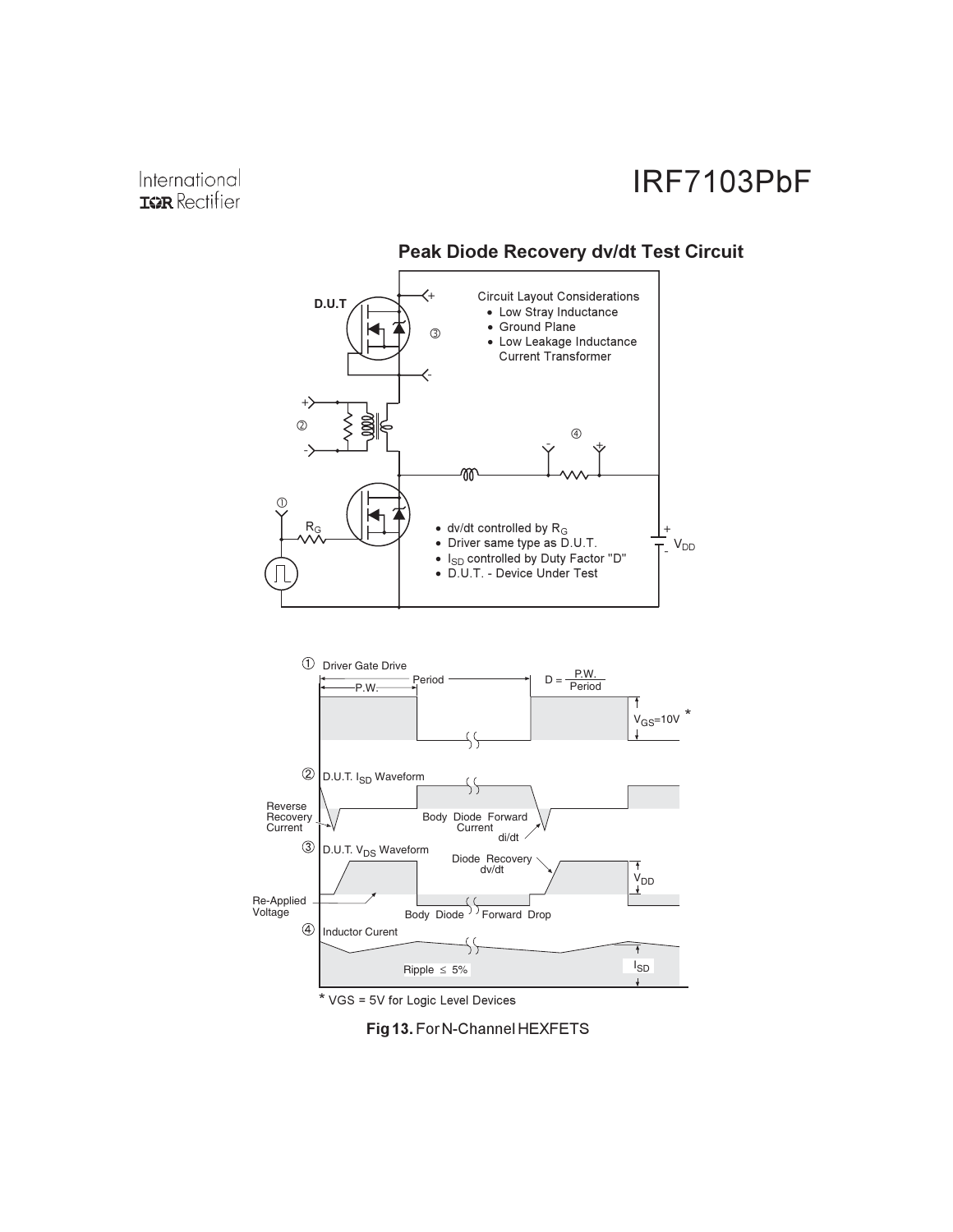#### International **IGR** Rectifier

## SO-8 Package Outline

Dimensions are shown in milimeters (inches)



## SO-8 Part Marking Information (Lead-Free)